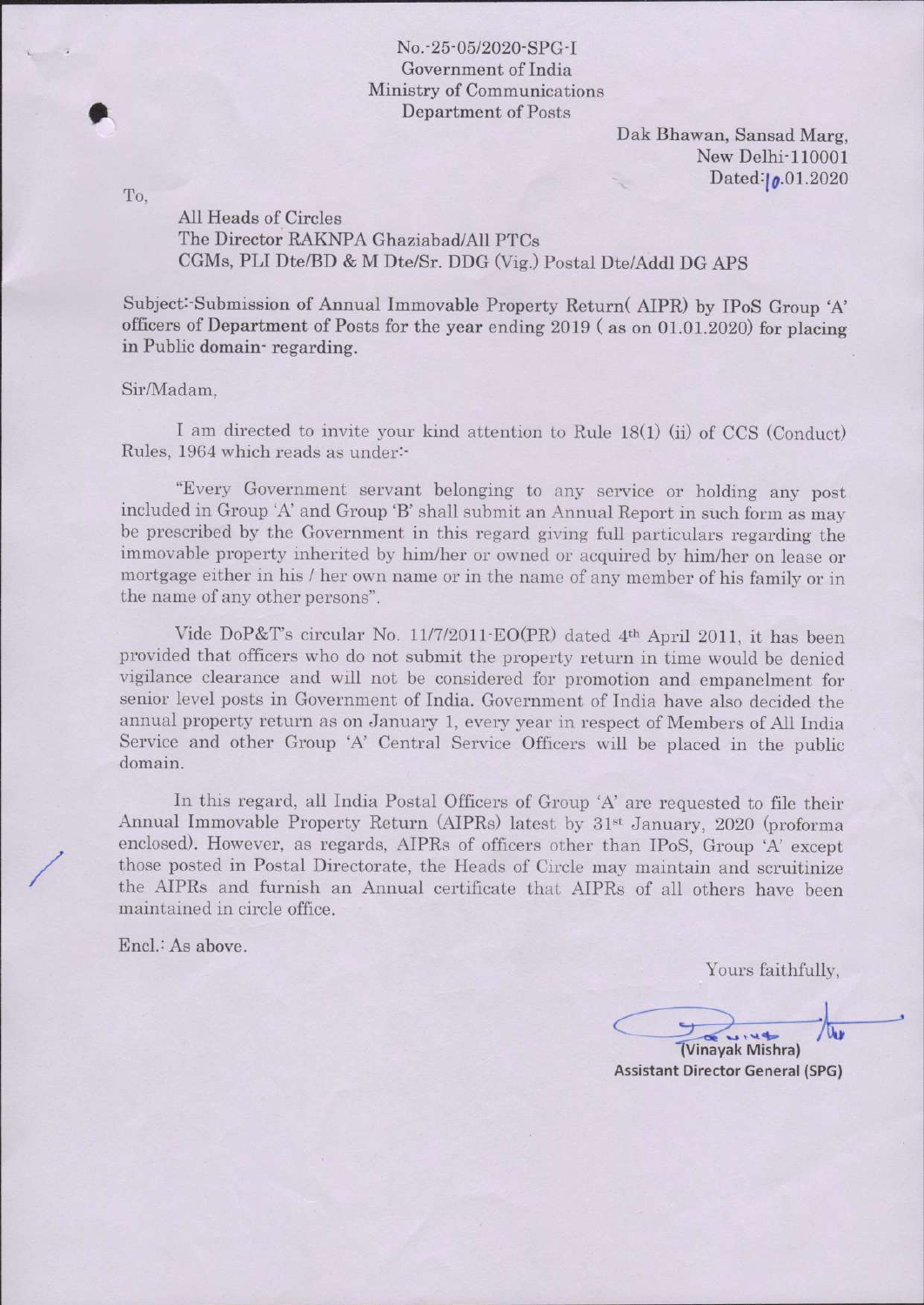copy for kind information and necessary action to:-

- All lPoS Group 'A' officers working in the Postal Directorate. L
- All IPoS Group 'A' officers on deputation. 2
- The General Manager, CEPT Mysore for uploading on lndiaposts website. 3

 $\frac{1}{2}$ (Vinayak Mishra) ADG (sPG)